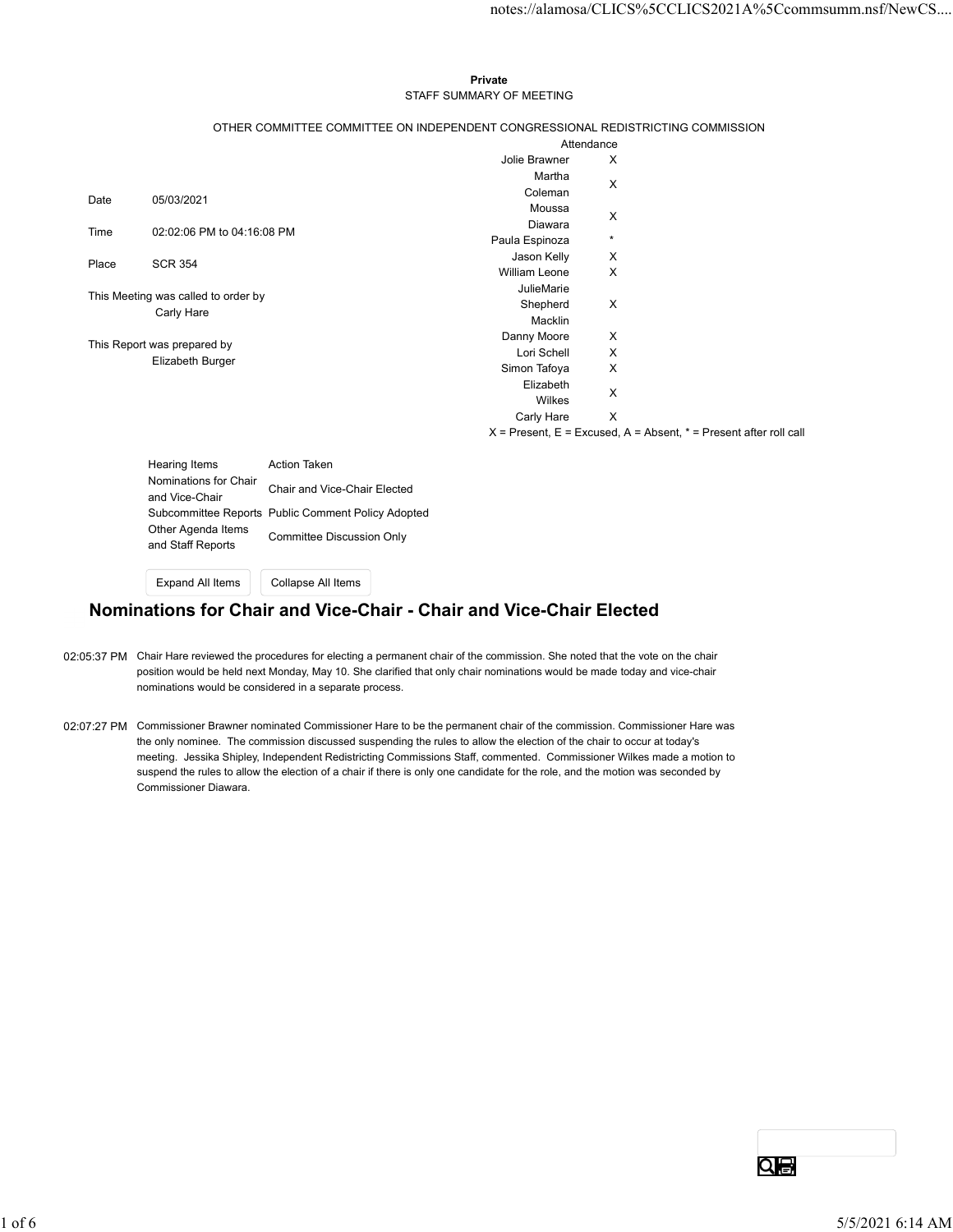| 02:10:22 PM<br>Motion<br>Suspend the rules to allow the election of a chair when there is only one nominee<br>Moved<br>Elizabeth Wilkes<br>Seconded<br>Jolie<br>Yes<br><b>Brawner</b><br>Martha<br>Yes<br>Coleman<br>Moussa<br>Yes<br>Diawara<br>Paula<br>Yes<br>Espinoza<br>Jason Kelly Yes<br>William<br>Excused<br>Leone<br>JulieMarie<br>Shepherd Yes<br>Macklin<br>Danny<br>Yes<br>Moore<br>Lori Schell Yes<br>Simon<br>Yes<br>Tafoya<br>Elizabeth<br>Yes<br>Wilkes<br>Carly Hare Yes<br>YES: 11 NO: 0 EXC: 1 ABS: 0 FINAL ACTION: PASS<br>02:11:29 PM<br>Motion<br>Elect Commissioner Hare as the permanent chair of the commission<br>Moved<br>Jolie Brawner<br>Seconded<br>Jolie<br>Yes<br>Brawner<br>Martha<br>Yes<br>Coleman<br>Moussa<br>Yes<br>Diawara<br>Paula<br>Yes<br>Espinoza<br>Jason Kelly Yes<br>William<br>Excused<br>Leone<br>JulieMarie<br>Shepherd Yes<br>Macklin<br>Danny<br>Yes<br>Moore<br>Lori Schell Yes<br>Simon<br>Yes<br>Tafoya<br>Elizabeth<br>Yes<br>Wilkes<br>Carly Hare Yes<br>YES: 11 NO: 0 EXC: 1 ABS: 0 FINAL ACTION: PASS<br>Commissioner Schell seconded the motion. Commissioner Wilkes nominated Commissioner Brawner for vice-chair. | Commissioner Brawner was the only nominee. Commissioner Wikes moved to suspend the rules to allow the election of the<br>vice-chair to occur as there was only one candidate for the position and Commissioner Diawara seconded. | 02:11:31 PM Commissioner Shepherd Macklin moved to suspend the rules to allow nominations to be made for vice-chair, and |  |  |  |
|----------------------------------------------------------------------------------------------------------------------------------------------------------------------------------------------------------------------------------------------------------------------------------------------------------------------------------------------------------------------------------------------------------------------------------------------------------------------------------------------------------------------------------------------------------------------------------------------------------------------------------------------------------------------------------------------------------------------------------------------------------------------------------------------------------------------------------------------------------------------------------------------------------------------------------------------------------------------------------------------------------------------------------------------------------------------------------------------------------------------------------------------------------------------------------|----------------------------------------------------------------------------------------------------------------------------------------------------------------------------------------------------------------------------------|--------------------------------------------------------------------------------------------------------------------------|--|--|--|
|                                                                                                                                                                                                                                                                                                                                                                                                                                                                                                                                                                                                                                                                                                                                                                                                                                                                                                                                                                                                                                                                                                                                                                                  |                                                                                                                                                                                                                                  |                                                                                                                          |  |  |  |
|                                                                                                                                                                                                                                                                                                                                                                                                                                                                                                                                                                                                                                                                                                                                                                                                                                                                                                                                                                                                                                                                                                                                                                                  |                                                                                                                                                                                                                                  |                                                                                                                          |  |  |  |
|                                                                                                                                                                                                                                                                                                                                                                                                                                                                                                                                                                                                                                                                                                                                                                                                                                                                                                                                                                                                                                                                                                                                                                                  |                                                                                                                                                                                                                                  |                                                                                                                          |  |  |  |
|                                                                                                                                                                                                                                                                                                                                                                                                                                                                                                                                                                                                                                                                                                                                                                                                                                                                                                                                                                                                                                                                                                                                                                                  |                                                                                                                                                                                                                                  |                                                                                                                          |  |  |  |
|                                                                                                                                                                                                                                                                                                                                                                                                                                                                                                                                                                                                                                                                                                                                                                                                                                                                                                                                                                                                                                                                                                                                                                                  |                                                                                                                                                                                                                                  |                                                                                                                          |  |  |  |
|                                                                                                                                                                                                                                                                                                                                                                                                                                                                                                                                                                                                                                                                                                                                                                                                                                                                                                                                                                                                                                                                                                                                                                                  |                                                                                                                                                                                                                                  |                                                                                                                          |  |  |  |
|                                                                                                                                                                                                                                                                                                                                                                                                                                                                                                                                                                                                                                                                                                                                                                                                                                                                                                                                                                                                                                                                                                                                                                                  |                                                                                                                                                                                                                                  |                                                                                                                          |  |  |  |
|                                                                                                                                                                                                                                                                                                                                                                                                                                                                                                                                                                                                                                                                                                                                                                                                                                                                                                                                                                                                                                                                                                                                                                                  |                                                                                                                                                                                                                                  |                                                                                                                          |  |  |  |
|                                                                                                                                                                                                                                                                                                                                                                                                                                                                                                                                                                                                                                                                                                                                                                                                                                                                                                                                                                                                                                                                                                                                                                                  |                                                                                                                                                                                                                                  |                                                                                                                          |  |  |  |
|                                                                                                                                                                                                                                                                                                                                                                                                                                                                                                                                                                                                                                                                                                                                                                                                                                                                                                                                                                                                                                                                                                                                                                                  |                                                                                                                                                                                                                                  |                                                                                                                          |  |  |  |
|                                                                                                                                                                                                                                                                                                                                                                                                                                                                                                                                                                                                                                                                                                                                                                                                                                                                                                                                                                                                                                                                                                                                                                                  |                                                                                                                                                                                                                                  |                                                                                                                          |  |  |  |
|                                                                                                                                                                                                                                                                                                                                                                                                                                                                                                                                                                                                                                                                                                                                                                                                                                                                                                                                                                                                                                                                                                                                                                                  |                                                                                                                                                                                                                                  |                                                                                                                          |  |  |  |
|                                                                                                                                                                                                                                                                                                                                                                                                                                                                                                                                                                                                                                                                                                                                                                                                                                                                                                                                                                                                                                                                                                                                                                                  |                                                                                                                                                                                                                                  |                                                                                                                          |  |  |  |
|                                                                                                                                                                                                                                                                                                                                                                                                                                                                                                                                                                                                                                                                                                                                                                                                                                                                                                                                                                                                                                                                                                                                                                                  |                                                                                                                                                                                                                                  |                                                                                                                          |  |  |  |
|                                                                                                                                                                                                                                                                                                                                                                                                                                                                                                                                                                                                                                                                                                                                                                                                                                                                                                                                                                                                                                                                                                                                                                                  |                                                                                                                                                                                                                                  |                                                                                                                          |  |  |  |
|                                                                                                                                                                                                                                                                                                                                                                                                                                                                                                                                                                                                                                                                                                                                                                                                                                                                                                                                                                                                                                                                                                                                                                                  |                                                                                                                                                                                                                                  |                                                                                                                          |  |  |  |
|                                                                                                                                                                                                                                                                                                                                                                                                                                                                                                                                                                                                                                                                                                                                                                                                                                                                                                                                                                                                                                                                                                                                                                                  |                                                                                                                                                                                                                                  |                                                                                                                          |  |  |  |
|                                                                                                                                                                                                                                                                                                                                                                                                                                                                                                                                                                                                                                                                                                                                                                                                                                                                                                                                                                                                                                                                                                                                                                                  |                                                                                                                                                                                                                                  |                                                                                                                          |  |  |  |
|                                                                                                                                                                                                                                                                                                                                                                                                                                                                                                                                                                                                                                                                                                                                                                                                                                                                                                                                                                                                                                                                                                                                                                                  |                                                                                                                                                                                                                                  |                                                                                                                          |  |  |  |
|                                                                                                                                                                                                                                                                                                                                                                                                                                                                                                                                                                                                                                                                                                                                                                                                                                                                                                                                                                                                                                                                                                                                                                                  |                                                                                                                                                                                                                                  |                                                                                                                          |  |  |  |
|                                                                                                                                                                                                                                                                                                                                                                                                                                                                                                                                                                                                                                                                                                                                                                                                                                                                                                                                                                                                                                                                                                                                                                                  |                                                                                                                                                                                                                                  |                                                                                                                          |  |  |  |
|                                                                                                                                                                                                                                                                                                                                                                                                                                                                                                                                                                                                                                                                                                                                                                                                                                                                                                                                                                                                                                                                                                                                                                                  |                                                                                                                                                                                                                                  |                                                                                                                          |  |  |  |
|                                                                                                                                                                                                                                                                                                                                                                                                                                                                                                                                                                                                                                                                                                                                                                                                                                                                                                                                                                                                                                                                                                                                                                                  |                                                                                                                                                                                                                                  |                                                                                                                          |  |  |  |
|                                                                                                                                                                                                                                                                                                                                                                                                                                                                                                                                                                                                                                                                                                                                                                                                                                                                                                                                                                                                                                                                                                                                                                                  |                                                                                                                                                                                                                                  |                                                                                                                          |  |  |  |
|                                                                                                                                                                                                                                                                                                                                                                                                                                                                                                                                                                                                                                                                                                                                                                                                                                                                                                                                                                                                                                                                                                                                                                                  |                                                                                                                                                                                                                                  |                                                                                                                          |  |  |  |
|                                                                                                                                                                                                                                                                                                                                                                                                                                                                                                                                                                                                                                                                                                                                                                                                                                                                                                                                                                                                                                                                                                                                                                                  |                                                                                                                                                                                                                                  |                                                                                                                          |  |  |  |
|                                                                                                                                                                                                                                                                                                                                                                                                                                                                                                                                                                                                                                                                                                                                                                                                                                                                                                                                                                                                                                                                                                                                                                                  |                                                                                                                                                                                                                                  |                                                                                                                          |  |  |  |
|                                                                                                                                                                                                                                                                                                                                                                                                                                                                                                                                                                                                                                                                                                                                                                                                                                                                                                                                                                                                                                                                                                                                                                                  |                                                                                                                                                                                                                                  |                                                                                                                          |  |  |  |
|                                                                                                                                                                                                                                                                                                                                                                                                                                                                                                                                                                                                                                                                                                                                                                                                                                                                                                                                                                                                                                                                                                                                                                                  |                                                                                                                                                                                                                                  |                                                                                                                          |  |  |  |
|                                                                                                                                                                                                                                                                                                                                                                                                                                                                                                                                                                                                                                                                                                                                                                                                                                                                                                                                                                                                                                                                                                                                                                                  |                                                                                                                                                                                                                                  |                                                                                                                          |  |  |  |
|                                                                                                                                                                                                                                                                                                                                                                                                                                                                                                                                                                                                                                                                                                                                                                                                                                                                                                                                                                                                                                                                                                                                                                                  |                                                                                                                                                                                                                                  |                                                                                                                          |  |  |  |
|                                                                                                                                                                                                                                                                                                                                                                                                                                                                                                                                                                                                                                                                                                                                                                                                                                                                                                                                                                                                                                                                                                                                                                                  |                                                                                                                                                                                                                                  |                                                                                                                          |  |  |  |
|                                                                                                                                                                                                                                                                                                                                                                                                                                                                                                                                                                                                                                                                                                                                                                                                                                                                                                                                                                                                                                                                                                                                                                                  |                                                                                                                                                                                                                                  |                                                                                                                          |  |  |  |
|                                                                                                                                                                                                                                                                                                                                                                                                                                                                                                                                                                                                                                                                                                                                                                                                                                                                                                                                                                                                                                                                                                                                                                                  |                                                                                                                                                                                                                                  |                                                                                                                          |  |  |  |
|                                                                                                                                                                                                                                                                                                                                                                                                                                                                                                                                                                                                                                                                                                                                                                                                                                                                                                                                                                                                                                                                                                                                                                                  |                                                                                                                                                                                                                                  |                                                                                                                          |  |  |  |
|                                                                                                                                                                                                                                                                                                                                                                                                                                                                                                                                                                                                                                                                                                                                                                                                                                                                                                                                                                                                                                                                                                                                                                                  |                                                                                                                                                                                                                                  |                                                                                                                          |  |  |  |
|                                                                                                                                                                                                                                                                                                                                                                                                                                                                                                                                                                                                                                                                                                                                                                                                                                                                                                                                                                                                                                                                                                                                                                                  |                                                                                                                                                                                                                                  |                                                                                                                          |  |  |  |
|                                                                                                                                                                                                                                                                                                                                                                                                                                                                                                                                                                                                                                                                                                                                                                                                                                                                                                                                                                                                                                                                                                                                                                                  |                                                                                                                                                                                                                                  |                                                                                                                          |  |  |  |
|                                                                                                                                                                                                                                                                                                                                                                                                                                                                                                                                                                                                                                                                                                                                                                                                                                                                                                                                                                                                                                                                                                                                                                                  |                                                                                                                                                                                                                                  |                                                                                                                          |  |  |  |
|                                                                                                                                                                                                                                                                                                                                                                                                                                                                                                                                                                                                                                                                                                                                                                                                                                                                                                                                                                                                                                                                                                                                                                                  |                                                                                                                                                                                                                                  |                                                                                                                          |  |  |  |
|                                                                                                                                                                                                                                                                                                                                                                                                                                                                                                                                                                                                                                                                                                                                                                                                                                                                                                                                                                                                                                                                                                                                                                                  |                                                                                                                                                                                                                                  |                                                                                                                          |  |  |  |
|                                                                                                                                                                                                                                                                                                                                                                                                                                                                                                                                                                                                                                                                                                                                                                                                                                                                                                                                                                                                                                                                                                                                                                                  |                                                                                                                                                                                                                                  |                                                                                                                          |  |  |  |
| $\alpha$ e                                                                                                                                                                                                                                                                                                                                                                                                                                                                                                                                                                                                                                                                                                                                                                                                                                                                                                                                                                                                                                                                                                                                                                       |                                                                                                                                                                                                                                  |                                                                                                                          |  |  |  |
|                                                                                                                                                                                                                                                                                                                                                                                                                                                                                                                                                                                                                                                                                                                                                                                                                                                                                                                                                                                                                                                                                                                                                                                  |                                                                                                                                                                                                                                  | 5/5/2021 6:14 AM                                                                                                         |  |  |  |

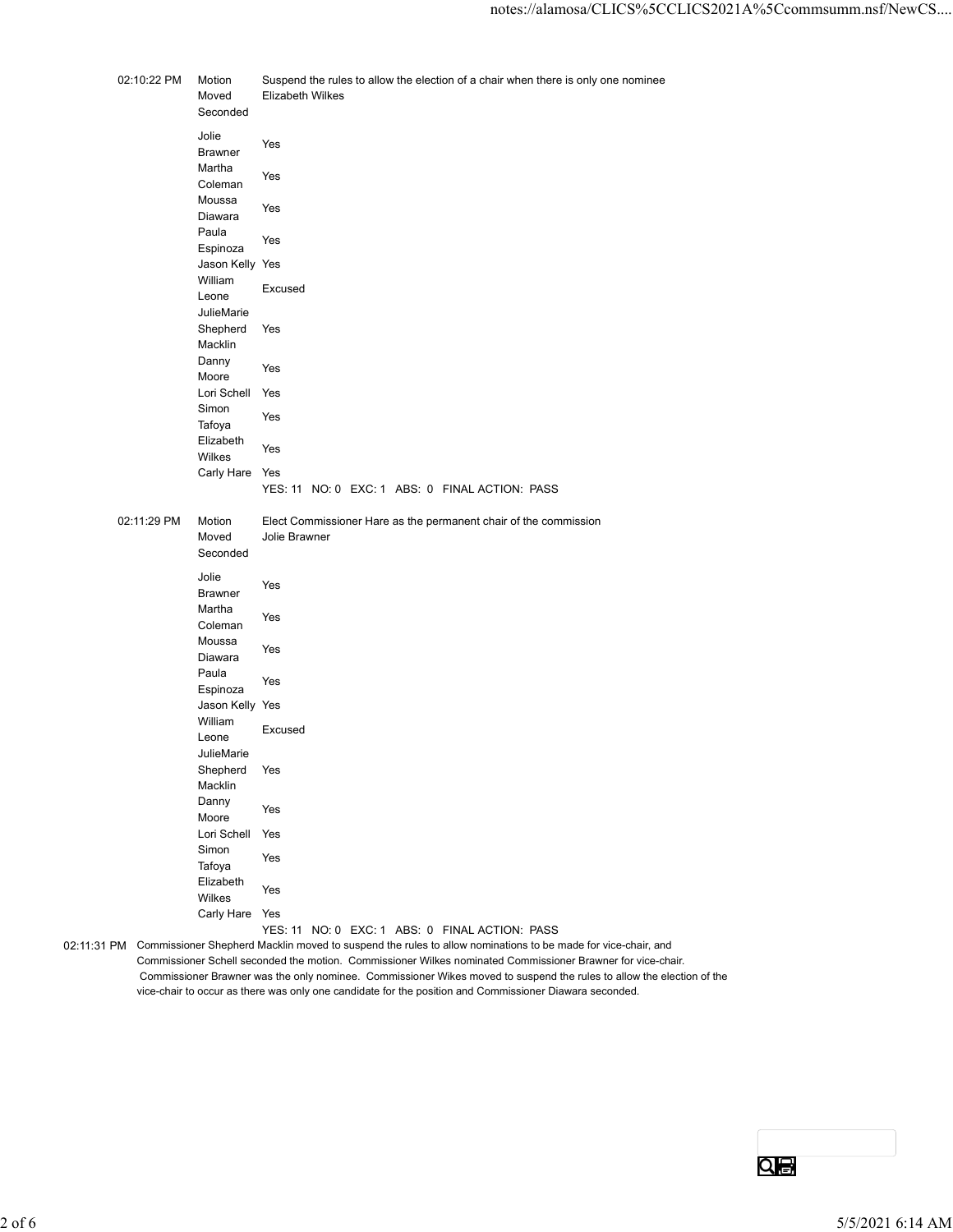| 02:12:51 PM Motion | Moved                    | Suspend rules to entertain nominations for vice-chair<br>JulieMarie Shepherd Macklin                                    |           |                  |
|--------------------|--------------------------|-------------------------------------------------------------------------------------------------------------------------|-----------|------------------|
|                    | Seconded<br>Jolie        |                                                                                                                         |           |                  |
|                    | <b>Brawner</b><br>Martha |                                                                                                                         |           |                  |
|                    | Coleman<br>Moussa        |                                                                                                                         |           |                  |
|                    | Diawara<br>Paula         |                                                                                                                         |           |                  |
|                    | Espinoza<br>Jason Kelly  |                                                                                                                         |           |                  |
|                    | William<br>Leone         | Excused                                                                                                                 |           |                  |
|                    | JulieMarie<br>Shepherd   |                                                                                                                         |           |                  |
|                    | Macklin<br>Danny         |                                                                                                                         |           |                  |
|                    | Moore<br>Lori Schell     |                                                                                                                         |           |                  |
|                    | Simon<br>Tafoya          |                                                                                                                         |           |                  |
|                    | Elizabeth<br>Wilkes      |                                                                                                                         |           |                  |
|                    | Carly Hare               | YES: 0 NO: 0 EXC: 1 ABS: 0 FINAL ACTION: Pass Without Objection                                                         |           |                  |
| 02:14:15 PM        | Motion<br>Moved          | Suspend the rules to allow the election of a vice-chair if there is only one candidate for the role<br>Elizabeth Wilkes |           |                  |
|                    | Seconded                 |                                                                                                                         |           |                  |
|                    | Jolie<br>Brawner         |                                                                                                                         |           |                  |
|                    | Martha<br>Coleman        |                                                                                                                         |           |                  |
|                    | Moussa<br>Diawara        |                                                                                                                         |           |                  |
|                    | Paula<br>Espinoza        |                                                                                                                         |           |                  |
|                    | Jason Kelly<br>William   | Excused                                                                                                                 |           |                  |
|                    | Leone<br>JulieMarie      |                                                                                                                         |           |                  |
|                    | Shepherd<br>Macklin      |                                                                                                                         |           |                  |
|                    | Danny<br>Moore           |                                                                                                                         |           |                  |
|                    | Lori Schell<br>Simon     |                                                                                                                         |           |                  |
|                    | Tafoya<br>Elizabeth      |                                                                                                                         |           |                  |
|                    | Wilkes<br>Carly Hare     |                                                                                                                         |           |                  |
|                    |                          | YES: 0 NO: 0 EXC: 1 ABS: 0 FINAL ACTION: Pass Without Objection                                                         |           |                  |
|                    |                          |                                                                                                                         |           |                  |
|                    |                          |                                                                                                                         |           |                  |
|                    |                          |                                                                                                                         |           |                  |
|                    |                          |                                                                                                                         |           |                  |
|                    |                          |                                                                                                                         |           |                  |
|                    |                          |                                                                                                                         |           |                  |
|                    |                          |                                                                                                                         | <u>QB</u> |                  |
|                    |                          |                                                                                                                         |           | 5/5/2021 6:14 AM |
|                    |                          |                                                                                                                         |           |                  |

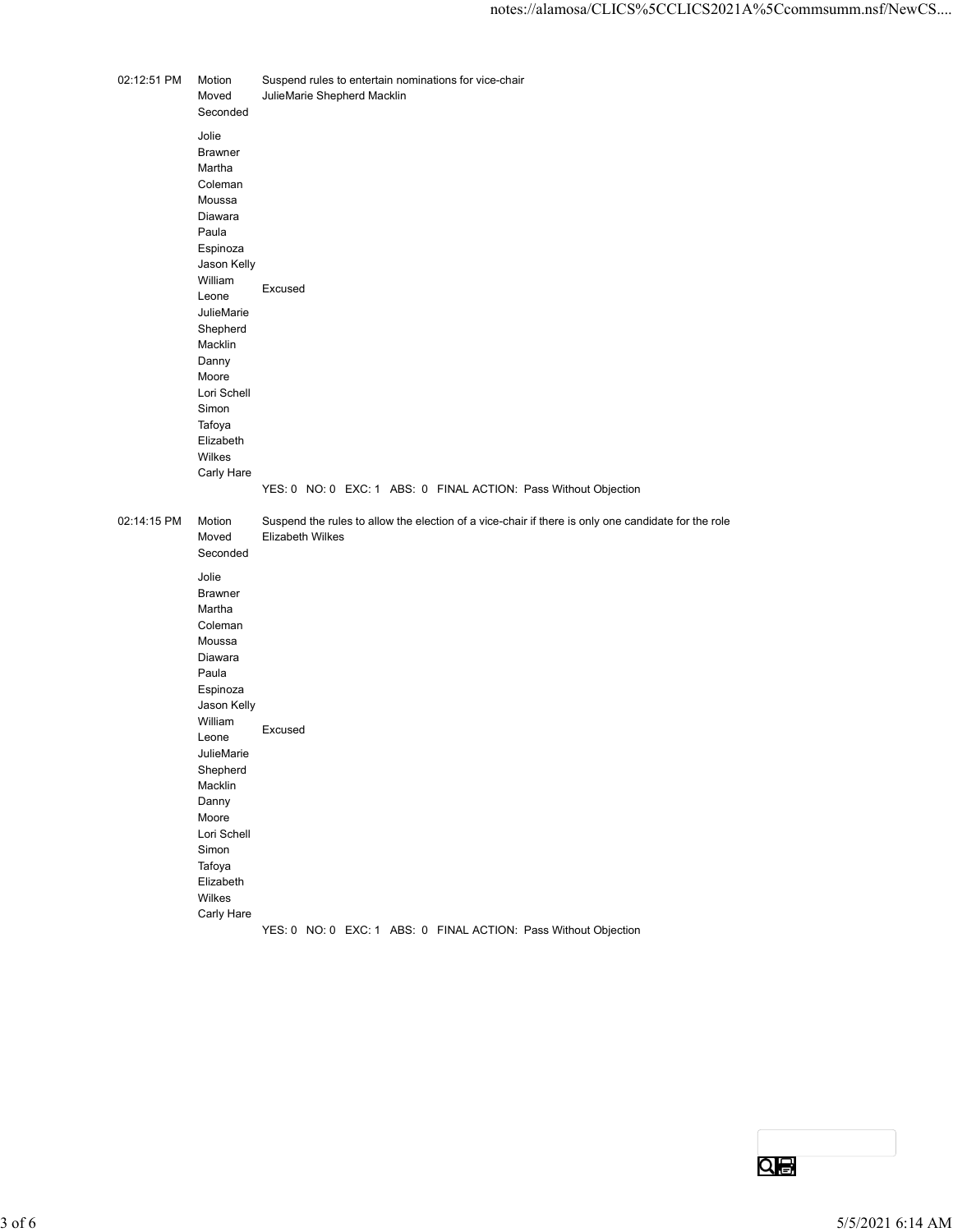notes://alamosa/CLICS%5CCLICS2021A%5<br>
02:15:24 PM Motion Elect Commissioner Brawner as Vice-Chair<br>
Moved Elizabeth Wilkes<br>
Seconded<br>
Jolie Prawner<br>
Martha Yes motes://alamosa/CLICS%5CCLICS2021A%5<br>
Motion Elect Commissioner Brawner as Vice-Chair<br>
Moved Elizabeth Wilkes<br>
Seconded<br>
Jolie<br>
Brawner<br>
Martha<br>
Coleman<br>
Yes<br>
Coleman Seconded Jolie ensen<br>Brawner Yes Martha<br>
C<sub>1</sub> Yes warnia<br>Coleman Yes Moussa ndelsels and the Yes<br>Diawara Yes Paula Paula de la contradición de la contradición de la contradición de la contradición de la contradición de la contradición de la contradición de la contradición de la contradición de la contradición de la contradición d nde de la vier de la vier de la vier de la vier de la vier de la vier de la vier de la vier de la vier de la v<br>Espinoza notes://alamosa/CLICS%SCCLICS2021A%5<br>Motion Elect Commissioner Brawner as Vice-Chair<br>Moved Elizabeth Wilkes<br>Seconded<br>Jolie<br>Jason Kelly Yes<br>Dialenana Yes<br>Paula<br>Jason Kelly Yes<br>Milliam Yes<br>Jason Kelly Yes<br>William Yes<br>JulieMa William **Contract Contract Contract Contract Contract Contract Contract Contract Contract Contract Contract Contract Contract Contract Contract Contract Contract Contract Contract Contract Contract Contract Contract Contra** william Yes<br>Leone Yes JulieMarie Shepherd Yes Macklin **Macklin Macklin Macklin Macklin** Yes Danny<br>
Yes <u>Desimity</u><br>Moore Yes notes://alamosa/CLICS%5CCLICS2021A%5<br>
Motoion Elizabeth Wilkes<br>
Seconded<br>
Seconded<br>
Jolie<br>
Seconded<br>
Jolie<br>
Martha Yes<br>
Brawner Yes<br>
Martha<br>
Manasa Yes<br>
Diawara <sup>Yes</sup><br>
Shipperd Yes<br>
Espinoza<br>
William<br>
Willie<br>
Universe<br>
Shi Simon and the second state of the second state of the second state of the second state of the second state of the second state of the second state of the second state of the second state of the second state of the second s undu.<br>Tafoya Yes Elizabeth <u>Milkes Yes</u><br>Wilkes Moved<br>
Moved<br>
Moved<br>
Seconded<br>
Seconded<br>
Seconded<br>
Jolie<br>
Seconded<br>
Matha<br>
Matha Yes<br>
Moved:<br>
Carly Moved:<br>
Moved:<br>
Carly Yes<br>
Simon Yes<br>
Simon Yes<br>
Simon Yes<br>
Curi Schell Yes<br>
Curi Schell Yes<br>
Simon<br>
Curi Schell Yes<br>
Curi YES: 12 NO: 0 EXC: 0 ABS: 0 FINAL ACTION: PASS

02:16:12 PM Commissioner Leone expressed his support for the election of Chair Hare as the permanent chair of the commission.

#### 02:03:49 PM

Chair Hare reviewed the meeting agenda. Commission materials can be accessed here: https://coleg.box.com /s/66rkgdamczd730579qf9bronwtwzlhz7 (https://coleg.box.com/s/66rkgdamczd730579qf9bronwtwzlhz7), Commissioner Wilkes asked that the commission discuss the redistricting timeline.

### Subcommittee Reports - Public Comment Policy Adopted

- 02:17:30 PM Commissioner Leone gave an update from the Outside Counsel Subcommittee regarding the interviews for outside counsel. He listed the firms that will be interviewed for the position. The commission discussed the type of experience that the commission will be looking for when interviewing firms, the interview process, and the types of questions that would be posed. Commissioner Leone invited commissioners to sit in on the interview process on Thursday, May 6 from 4-6 pm and Friday, May 7 from 8-11 am.
- 02:28:02 PM The commission discussed the possibility of entering executive session to conduct the interviews. Nicole Myers, Independent Redistricting Commissions Staff, discussed the statutory language regarding executive session. Commission discussion continued.
- 02:39:05 PM The commissioners continued discussion of executive session to conduct interviews of outside counsel.
- 02:44:05 PM The Rules and Procedures Subcommittee did not have any updates. Commissioner Schell gave an update from the Map Analytics Subcommittee. She discussed the redistricting timeline proposed by the subcommittee. She asked if any commissioners are working on an alternative timeline and when the subcommittee might expect to see that.
- 02:53:35 PM Commissioner Schell reviewed the report of the Map Analytics Subcommittee and showed maps that were prepared for the subcommittee's review, and discussed how the current districts split municipalities. She discussed the core of the problem, in the subcommittees view, is the reliability of the population count for smaller and sub-municipality areas. She said the analysis conducted by Louis Pino of the Independent Redistricting Commission Staff supports that available population count data and enrichment data are both necessary and sufficient to inform any splitting of county or municipal boundaries required for purposes of nonpartisan staff's creation of a preliminary plan. Following Commissions Staff, discussed the statutory language regarding exceedive session. Commission discussion<br>continued.<br>
22:39:05 PM The Rules and Procedures Subcommittee did not have any updates. Commissioner Schell g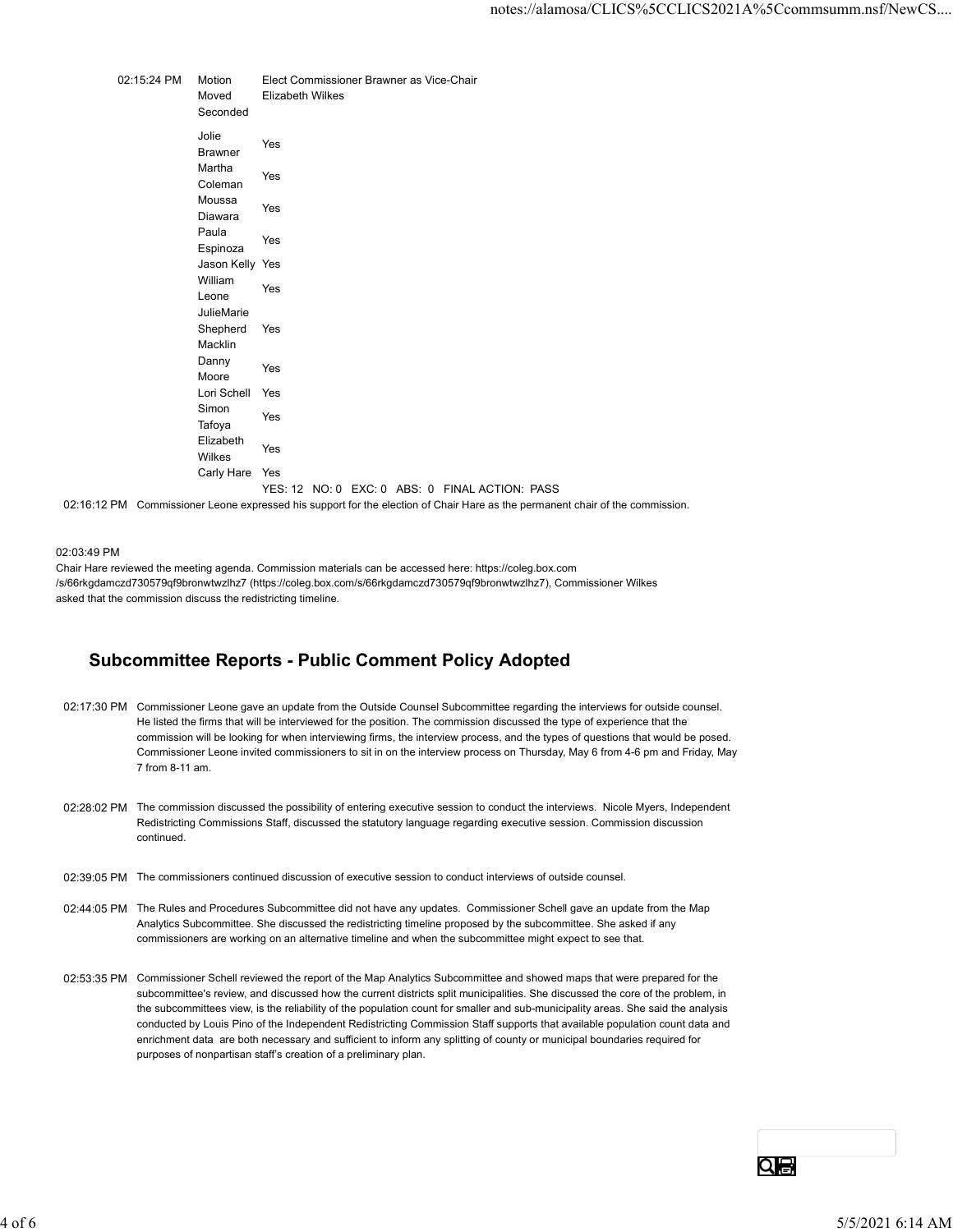- 03:01:18 PM She explained the discussions of Mr. Pino and the subcommittee regarding the GIS data available for redistricting purposes. She discussed the list and how it relates to the creation of a potential preliminary map by staff, and how that in turn supports the redistricting timeline proposed by the Map Analytics Subcommittee. She responded to questions from the commission regarding at what point nonpartisan staff be able to create a preliminary plan. She said that if the commission makes a decision on May 10, staff would have 30 days to draw a map, creating a preliminary map by June 9, and public meetings would occur after that point and prior to the release of the legacy census data by August 16.
- 03:07:16 PM Commissioner Shepherd Macklin commented on the data, and the subcommittee's confidence in moving forward to create a preliminary plan. Commissioner Schell asked that members who were not confident about making a vote on the data on May 10 to reach out to the subcommittee for assistance.
- 03:12:22 PM Commissioner Coleman discussed the report of the Public Comment Subcommittee. She reviewed various comments and how they will be made available to commissioners. Commissioner Coleman presented a proposal to allow public comment at regular commission meetings and noted that the legislative redistricting commission had adopted a similar policy. She moved to adopt the proposal, and the motion was seconded by Commissioner Brawner.
- 03:32:18 PM The commission discussed the start time of the public comment period. Julia Jackson, Independent Redistricting Commissions Staff, offered the following amended language for the policy: "Congressional Redistricting Commission welcomes citizen participation at its regular commission meetings on the second and fourth Wednesday of each month. These meetings are currently scheduled at 2:00 PM, and the public comment period will begin as close to the start of the meeting as possible. The commission will hear 5 speakers for 3 minutes each. Commissioners may question any commenter at the chair's discretion. See Table 1 below for an exact schedule, but note that the meeting schedule may change." Commissioner Coleman moved to adopt the policy with the amended start time language, and Commissioner Brawner seconded. She discussed the island how threlates to the creation of a polential preliminary map by staff, and tow the interminary<br>the redistricting time in proposed by the Map Analytics Subcommittee. She responded to questions form

|                                                                                                                                 |                                                                                                                                        | the redistricting timeline proposed by the Map Analytics Subcommittee. She responded to questions from the commission<br>regarding at what point nonpartisan staff be able to create a preliminary plan. She said that if the commission makes a decision<br>on May 10, staff would have 30 days to draw a map, creating a preliminary map by June 9, and public meetings would occur<br>after that point and prior to the release of the legacy census data by August 16.                                                                                                                                                                                                                                                          |                |  |                                         |                                                                 |  |  |    |  |                  |
|---------------------------------------------------------------------------------------------------------------------------------|----------------------------------------------------------------------------------------------------------------------------------------|-------------------------------------------------------------------------------------------------------------------------------------------------------------------------------------------------------------------------------------------------------------------------------------------------------------------------------------------------------------------------------------------------------------------------------------------------------------------------------------------------------------------------------------------------------------------------------------------------------------------------------------------------------------------------------------------------------------------------------------|----------------|--|-----------------------------------------|-----------------------------------------------------------------|--|--|----|--|------------------|
|                                                                                                                                 | 03:07:16 PM Commissioner Shepherd Macklin commented on the data, and the subcommittee's confidence in moving forward to create a       | preliminary plan. Commissioner Schell asked that members who were not confident about making a vote on the data on May<br>10 to reach out to the subcommittee for assistance.                                                                                                                                                                                                                                                                                                                                                                                                                                                                                                                                                       |                |  |                                         |                                                                 |  |  |    |  |                  |
|                                                                                                                                 | 03:12:22 PM Commissioner Coleman discussed the report of the Public Comment Subcommittee. She reviewed various comments and how        | they will be made available to commissioners. Commissioner Coleman presented a proposal to allow public comment at<br>regular commission meetings and noted that the legislative redistricting commission had adopted a similar policy. She moved<br>to adopt the proposal, and the motion was seconded by Commissioner Brawner.                                                                                                                                                                                                                                                                                                                                                                                                    |                |  |                                         |                                                                 |  |  |    |  |                  |
|                                                                                                                                 | 03:32:18 PM The commission discussed the start time of the public comment period. Julia Jackson, Independent Redistricting Commissions | Staff, offered the following amended language for the policy: "Congressional Redistricting Commission welcomes citizen<br>participation at its regular commission meetings on the second and fourth Wednesday of each month. These meetings are<br>currently scheduled at 2:00 PM, and the public comment period will begin as close to the start of the meeting as possible. The<br>commission will hear 5 speakers for 3 minutes each. Commissioners may question any commenter at the chair's discretion.<br>See Table 1 below for an exact schedule, but note that the meeting schedule may change." Commissioner Coleman moved to<br>adopt the policy with the amended start time language, and Commissioner Brawner seconded. |                |  |                                         |                                                                 |  |  |    |  |                  |
| 03:53:48 PM Commissioner Schell moved to extend each Wednesday meeting by at least 30 minutes. Commissioner Wilkes seconded the | 03:46:56 PM                                                                                                                            | Motion<br>Moved<br>Seconded<br>Jolie<br><b>Brawner</b><br>Martha<br>Coleman<br>Moussa<br>Diawara<br>Paula<br>Espinoza<br>Jason Kelly<br>William<br>Leone<br>JulieMarie<br>Shepherd<br>Macklin<br>Danny<br>Moore<br>Lori Schell<br>Simon<br>Tafoya<br>Elizabeth<br>Wilkes<br>Carly Hare<br>motion, and the commission discussed the issue. Commissioner Schell clarified her motion was to extend each Wednesday<br>meeting, not just the meetings at which public comment would be taken, and the commission determined that the meetings<br>would be extended to 4:30 pm.                                                                                                                                                          | Martha Coleman |  | Adopt public comment policy, as amended | YES: 0 NO: 0 EXC: 0 ABS: 0 FINAL ACTION: Pass Without Objection |  |  |    |  |                  |
|                                                                                                                                 |                                                                                                                                        |                                                                                                                                                                                                                                                                                                                                                                                                                                                                                                                                                                                                                                                                                                                                     |                |  |                                         |                                                                 |  |  | 이급 |  |                  |
|                                                                                                                                 |                                                                                                                                        |                                                                                                                                                                                                                                                                                                                                                                                                                                                                                                                                                                                                                                                                                                                                     |                |  |                                         |                                                                 |  |  |    |  | 5/5/2021 6:14 AM |